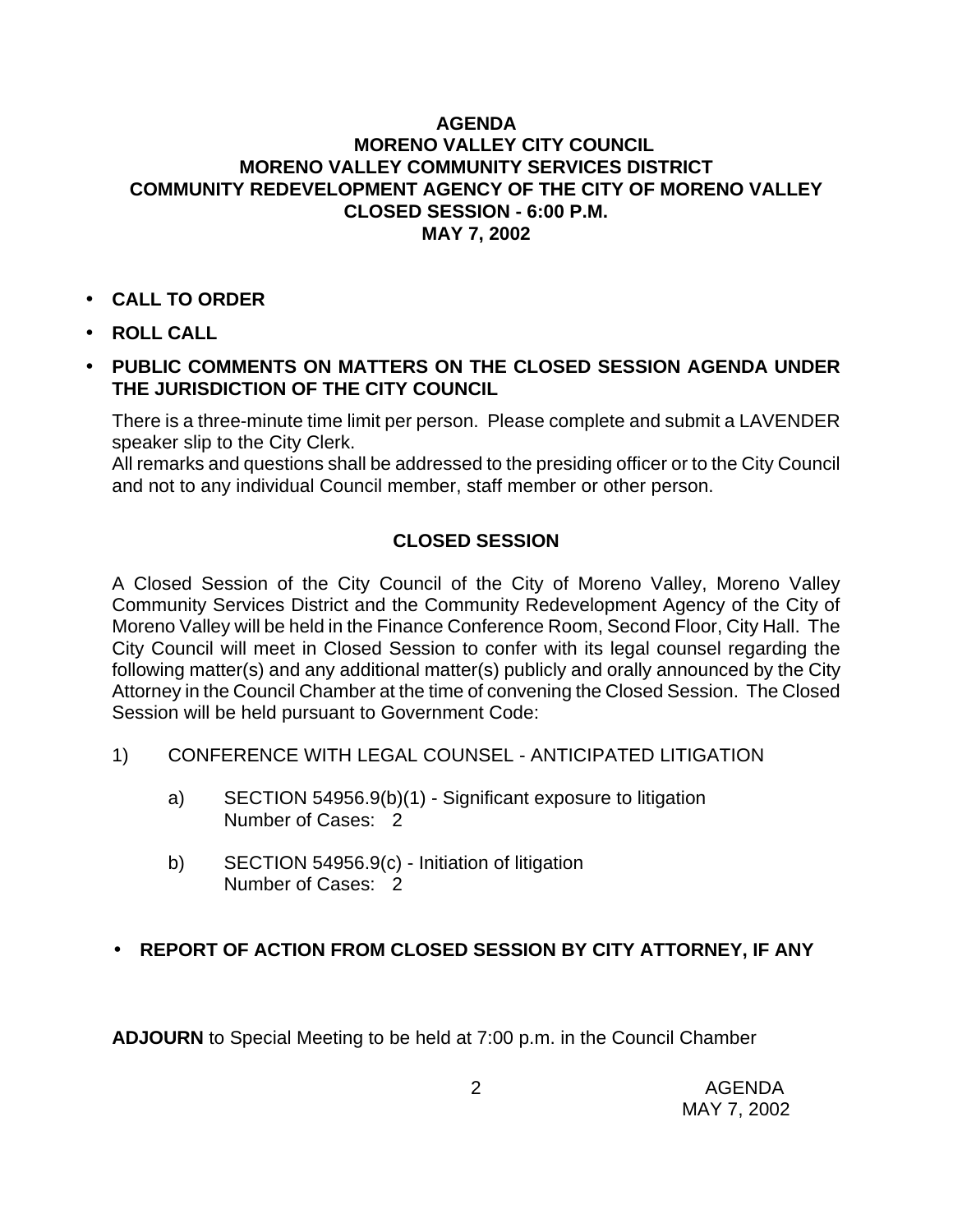

#### **NOTICE AND CALL OF SPECIAL MEETING OF THE MORENO VALLEY CITY COUNCIL MORENO VALLEY COMMUNITY SERVICES DISTRICT COMMUNITY REDEVELOPMENT AGENCY OF THE CITY OF MORENO VALLEY**

## **MAY 7, 2002 – 7:00 P.M.**

**NOTICE IS HEREBY GIVEN** that a special meeting of the City Council of the City of Moreno Valley, Moreno Valley Community Services District and the Community Redevelopment Agency of the City of Moreno Valley will be held on May 7, 2002, commencing at 7:00 p.m, in the City Council Chamber, City Hall, located at 14177 Frederick Street, Moreno Valley, California.

Said special meeting shall be for the purpose of:

#### **AGENDA**

- **CALL TO ORDER**
- **PLEDGE OF ALLEGIANCE**
- **INVOCATION**
- **ROLL CALL**
- **INTRODUCTIONS**
- PUBLIC COMMENTS **ON MATTERS ON THE AGENDA** WILL BE TAKEN UP AS THE ITEM IS CALLED FOR BUSINESS, BETWEEN STAFF'S REPORT AND CITY COUNCIL DELIBERATION (SPEAKER SLIPS MAY BE TURNED IN UNTILTHE ITEM IS CALLED FOR BUSINESS.) Those wishing to speak should submit a BLUE speaker slip to the Bailiff. There is a THREE-minute limit per person.

All remarks and questions shall be addressed to the presiding officer or to the City Council and not to any individual Council member, staff member or other person.